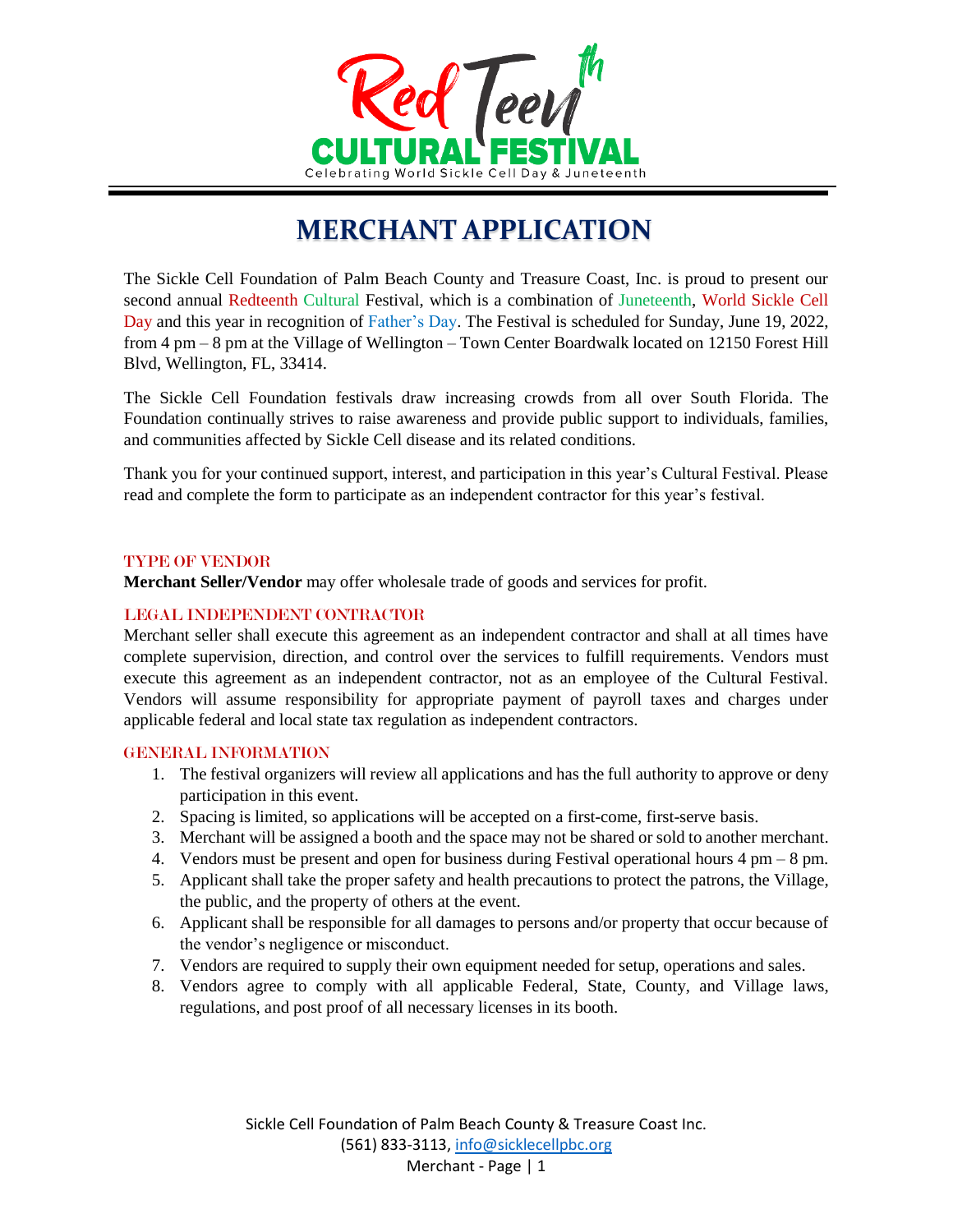## VENDOR SPACE

- Vendors must report to the Event location no later than 2:00 p.m. on Sunday.
- Volunteer Staffing will be on-site before and during the event to provide minimal assistance.
- **Parking is conveniently located onsite & vendor-parking pass will be provide with parking** details.
- Vendors will receive (1) table, (2) chairs and (1)  $10 \times 10$  tent.
- Vendors acknowledges that placement of tables, chairs, products, boxes or frame sign outside of the assigned booth space is strictly prohibited.
- Vendors agree to keep their space(s) attractive and clean it when the event ends. All litter, cardboard boxes, product debris, crates boxes, etc. must be removed at the close of the event.
- The Wellington Town Center Boardwalk will provide solid waste disposals.
- Vendor must obey all pertinent safety codes and laws, including but not limited to fire, security, and parking regulations.

# PHOTOGRAPHY & PROMOTION

- **•** Applicant agrees to allow the use of video and photography if taken by festival organizers at the event for promotional purposes.
- Any photos taken by the organizers are the property of the Festival.

# SAFETY REQUIREMENTS

Each applicant may be required to submit the following document to the Festival Organizers:

- COVID-19 Waiver
- Certification of Insurance naming the Village as additionally insured and as the certificate holder
- Workers Compensation Waiver
- Auto Insurance Card (if applicable)

Due to COVID-19, a mask must be worn at all times, and social distancing must be enforced.

# WEATHER CONDITIONS

A weather cancellation will be decided on the morning of the scheduled event. Weather cancellations will only be made for extremely severe weather conditions. Only in the event of cancellation, staff will contact you by 10 am to notify you of cancellation.

- If the Foundation cancels the event due to inclement weather, your original registration fee will be applied to the rescheduled event.
- If the event remains open due to moderate or light rain, cancellation refunds are not applicable and funds are forfeited if vendor declines to participate.
- If vendor cancels, refunds are not applicable and funds are forfeited.

\***Non-profits organizations** wanting to register a booth please contact us directly at 561-833-3113 or email us at [info@sicklecellpbc.org.](mailto:info@sicklecellpbc.org) Limited to the first five completed applications.